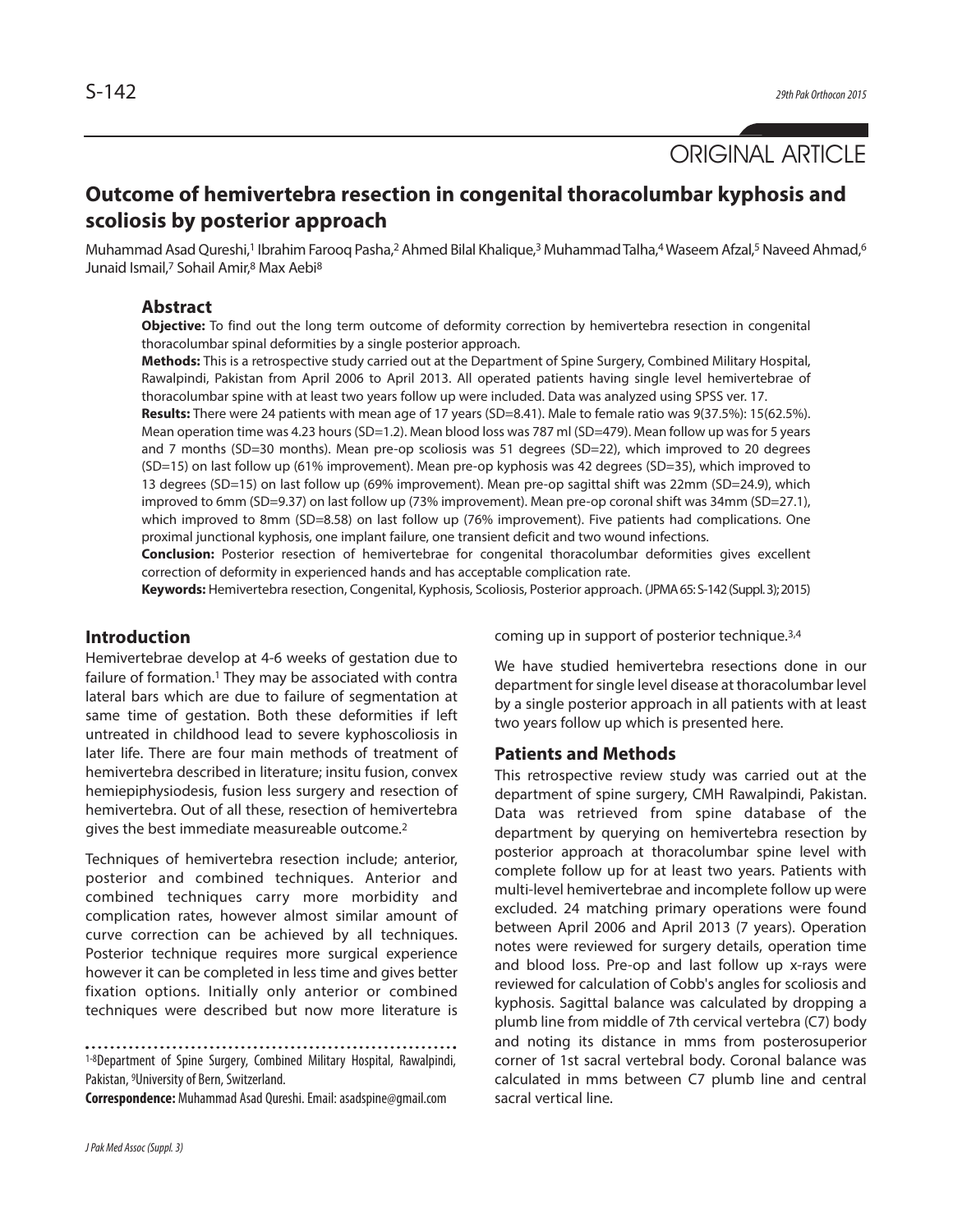

**Figure-1:** 10-year-old girl with thoracolumbar junctional kyphoscoliosis due to a hemivertebra. A & B show pre-op AP and Lat x-rays. C shows on exposure of hemivertebra, pedicle screw fixation and application of temporary rod before resection of hemivertebra. D shows complete resection of hemivertebra and final fixation after correction of deformity. E & F show post-op AP and Lat x-rays showing complete correction of kyphoscoliosis.

**Operation technique:** All operations were performed in prone position under general anaesthesia. Midline incision was made from two levels above to two levels below the hemivertebra. In lumbar spine pedicle screws were placed one level above and one level below the hemivertebra. In thoracic spine and at thoracolumbar junction pedicle screws were placed 1-3 levels above and 1-2 levels below the hemivertebra depending upon local fixation circumstances. Hemivertebra was fully exposed. Laminectomy and partial facetectomies was performed at level of hemivertebra to identify dural sleeve and to trace nerve roots above and below the hemivertebra. Temporary contra lateral rod was fixed to stabilize the spine. Discs above and below the hemivertebra were removed. Complete resection of hemivertebra was performed. Ipsilateral rod was applied and gap was closed



**Figure-2:** Eight years old boy with hemivertebra at LV3. A & B show pre-op AP and Lat x-rays. C shows on exposure of hemivertebra, pedicle screw fixation and application of temporary rod and resection of hemivertebra. D shows final fixation after correction of deformity. E & F show post-op AP and Lat x-rays showing complete correction of deformity.

by compression on ipsilateral side and loosening rod on contra lateral side (Figure-1 and 2).

**Implants used:** Pedicle screw fixation was used in all patients. 3.5mm AO screws and stainless steel wire was used in two patients. 4.5mm AO screws and stainless steel wire was used in two patients. M7 pedicle screw system by Medtronics was used in one patient. M8 pedicle screw system by Medtronics, USA, was used in 10 patients. Polynices pedicle screw system by Kanghui, China, was used in nine patients. Follow up was done after surgery at two weeks, six weeks, three months, six months and yearly. Pre-op and last follow up data was used for all calculations.

Statistical analysis was done using SPSS version 17. Frequencies were calculated for all numerical data. Paired sample T-test was applied for finding out significant difference between pre-op and last follow up angles and translations. P value of < 0.001 was taken as significant.

#### **Results**

There were 24 patients with mean age of 17 years (SD=8.41). Male to female ratio was 9(37.5%):15(62.5%).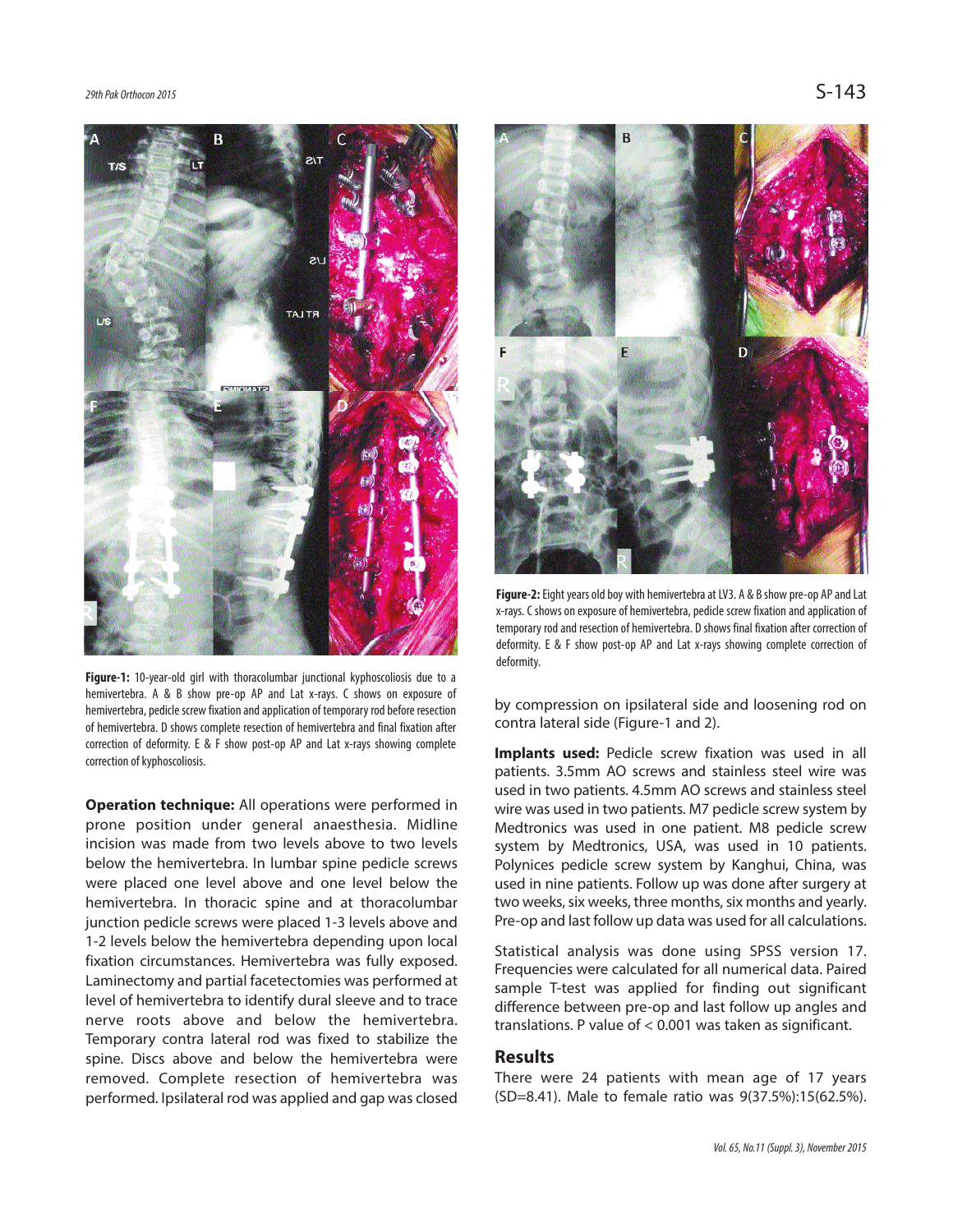**Table: Patient details.** 

| Sno            | Age  | Gen | FU  | <b>Level</b>    | prS | pos             | prK | poK            | prSB         | poSB         | prCB | poCB         | opT | BL   |
|----------------|------|-----|-----|-----------------|-----|-----------------|-----|----------------|--------------|--------------|------|--------------|-----|------|
| $\mathbf{1}$   | 44   | M   | 24  | <b>T12</b>      | 30  | $\mathbf{0}$    | 50  | 5              | $\mathbf{0}$ | $\mathbf{0}$ | 0    | $\mathbf{0}$ | 2.5 | 250  |
| 2              | 18   | M   | 26  | T10             | 70  | 30              | 65  | 25             | 50           | 10           | 30   | 10           | 4   | 1000 |
| 3              | 14   | F   | 26  | T <sub>2</sub>  | 47  | 30              | 10  | 10             | $\mathbf{0}$ | 0            | 25   | 5            | 3   |      |
|                |      |     |     |                 |     |                 |     |                |              |              |      |              |     | 350  |
| 4              | 8    | M   | 26  | L <sub>3</sub>  | 20  | 0               | 10  | $-10$          | 10           | 0            | 5    | $\mathbf{0}$ | 3   | 200  |
| 5              | 10   | F   | 27  | T12             | 50  | 0               | 25  | 0              | 0            | 0            | 20   | 0            | 3.5 | 250  |
| 6              | 13   | M   | 35  | T11             | 40  | 15              | 30  | 10             | $\mathbf{0}$ | $\mathbf{0}$ | 20   | 5            | 3   | 500  |
| $\overline{7}$ | 7    | F   | 38  | T <sub>4</sub>  | 35  | 10              | 130 | 40             | 70           | 30           | 30   | 10           | 3   | 300  |
| 8              | 6    | F   | 38  | T <sub>5</sub>  | 40  | 15              | 135 | 40             | 60           | 25           | 35   | 15           | 3.5 | 750  |
| 9              | 16   | M   | 50  | L <sub>3</sub>  | 40  | 10              | 20  | $-10$          | 0            | 0            | 50   | 5            | 3   | 500  |
| 10             | 8    | F   | 55  | T <sub>8</sub>  | 60  | 30              | 40  | 20             | 40           | 10           | 30   | 10           | 4   | 450  |
| 11             | 21   | M   | 68  | T <sub>10</sub> | 50  | 40              | 30  | 20             | 0            | 0            | 0    | 0            | 3.5 | 900  |
| 12             | 14   | F   | 73  | T <sub>12</sub> | 0   | $\mathbf{0}$    | 55  | 10             | 70           | 10           | 0    | $\mathbf{0}$ | 4   | 500  |
| 13             | 20   | M   | 77  | T <sub>11</sub> | 50  | 20              | 40  | 15             | 50           | 0            | 10   | 0            | 4   | 700  |
| 14             | 14   | F   | 84  | T <sub>9</sub>  | 46  | 10 <sup>°</sup> | 10  | 10             | 0            | 0            | 30   | 0            | 4   | 200  |
| 15             | 18   | F   | 87  | T <sub>8</sub>  | 40  | 15              | 10  | 10             | 0            | 0            | 70   | 10           | 4.5 | 900  |
| 16             | 19   | F   | 89  | T <sub>8</sub>  | 70  | 30              | 20  | 10             | $\mathbf{0}$ | 0            | 60   | 10           | 5   | 850  |
| 17             | 20   | F   | 89  | T <sub>6</sub>  | 70  | 40              | 25  | $\overline{7}$ | 10           | 5            | 50   | 20           | 6.5 | 1000 |
| 18             | 15   | F   | 89  | T <sub>10</sub> | 58  | 20              | 0   | 0              | 25           | 5            | 0    | $\mathbf{0}$ | 5   | 800  |
| 19             | 21   | M   | 93  | T <sub>7</sub>  | 60  | 25              | 30  | 15             | 0            | 0            | 100  | 30           | 5   | 1000 |
| 20             | 21   | F   | 93  | T <sub>9</sub>  | 90  | 40              | 38  | 18             | 35           | 22           | 75   | 15           | 6   | 1500 |
| 21             | 35   | F   | 96  | L <sub>3</sub>  | 28  | 0               | 28  | $-10$          | 28           | $\mathbf{0}$ | 47   | 10           | 4   | 1000 |
| 22             | 22   | F   | 107 | T12             | 70  | 35              | 80  | 30             | 10           | 20           | 38   | 20           | 6   | 1500 |
| 23             | 19   | M   | 108 | T <sub>12</sub> | 100 | 45              | 70  | 20             | 50           | 15           | 70   | 22           | 6.6 | 2000 |
| 24             | 18   | F   | 108 | L1              | 48  | 30              | 66  | 40             | 30           | 0            | 18   | 0            | 5   | 1500 |
| Mean           | 17   |     | 67  |                 | 51  | 20              | 42  | 13             | 22           | 6            | 34   | 8            | 4.2 | 787  |
| SD             | 8.41 |     | 30  |                 | 22  | 15              | 35  | 15             | 24.9         | 9.37         | 27.1 | 8.58         | 1.2 | 479  |

 $FU =$  follow up in months, prS = pre-op scoliosis in degrees, poS = post-op scoliosis in degrees, prK = pre-op kyphosis in degrees, poK = post-op kyphosis in degrees, prSB = pre-op sagittal balance in mms, poSB = post-op sagittal balance in mms, prCB = pre-op coronal balance in mm, poCB = post-op coronal balance in mm, opT = operation time in minutes, BL = blood loss in ml.

15 patients had thoracic hemivertebrae (T2-T11). Six patients had thoracolumbar-junction level hemivertebrae (T12-L1). Three patients had lumbar hemivertebrae (L2- L4). One patient had grade 4/5 power in lower limbs before surgery. Rest of the patients had complete power in lower limbs before surgery. Mean operation time was 4.23 hours (SD=1.2). Mean blood loss was 787 ml (SD=479). Mean follow up was for 5years and 7months (SD=30 months).

Mean pre-op scoliosis was 51 degrees (SD=22), which improved to 20 degrees (SD=15) on last follow up (61% improvement, p value <0.001). Mean pre-op kyphosis was 42 degrees (SD=35), which improved to 13 degrees (SD=15) on last follow up (69% improvement, p value <0.001). Mean pre-op sagittal shift was 22mm (SD=24.9), which improved to 6mm (SD=9.37) on last follow up (73% improvement, p value  $= 0.001$ ). Mean pre-op coronal shift was 34mm (SD=27.1), which improved to 8mm (SD=8.58) on last follow up (76% improvement, p value < 0.001) (Table).

Five patients had complications. One patient developed

proximal junctional kyphosis, she was eight years old when resection of hemivertebra was done at T8 level. Five years after surgery she presented with deformity above level of fixation with back pain. She underwent osteotomy at level of kyphosis (T6) and extension of instrumentation up to T4. She had complete correction of deformity and resolution of back pain.

One patient presented with sudden onset of back pain and swelling at level of surgery, one year after operation. X-rays revealed breakage of one of the rods. There was solid fusion so only implants were taken out and patient had resolution of pain. One patient woke up with grade 3/5 power in lower limbs. Urgent MRI did not show any compressive pathology. He completely improved in three months. Two patients developed wound infections necessitating antibiotics for six weeks, wound debridement and washout. Both healed without need for removal of implants.

#### **Discussion**

Fully segmented hemivertebra has growth potential at both of the end plates. Continuous asymmetric growth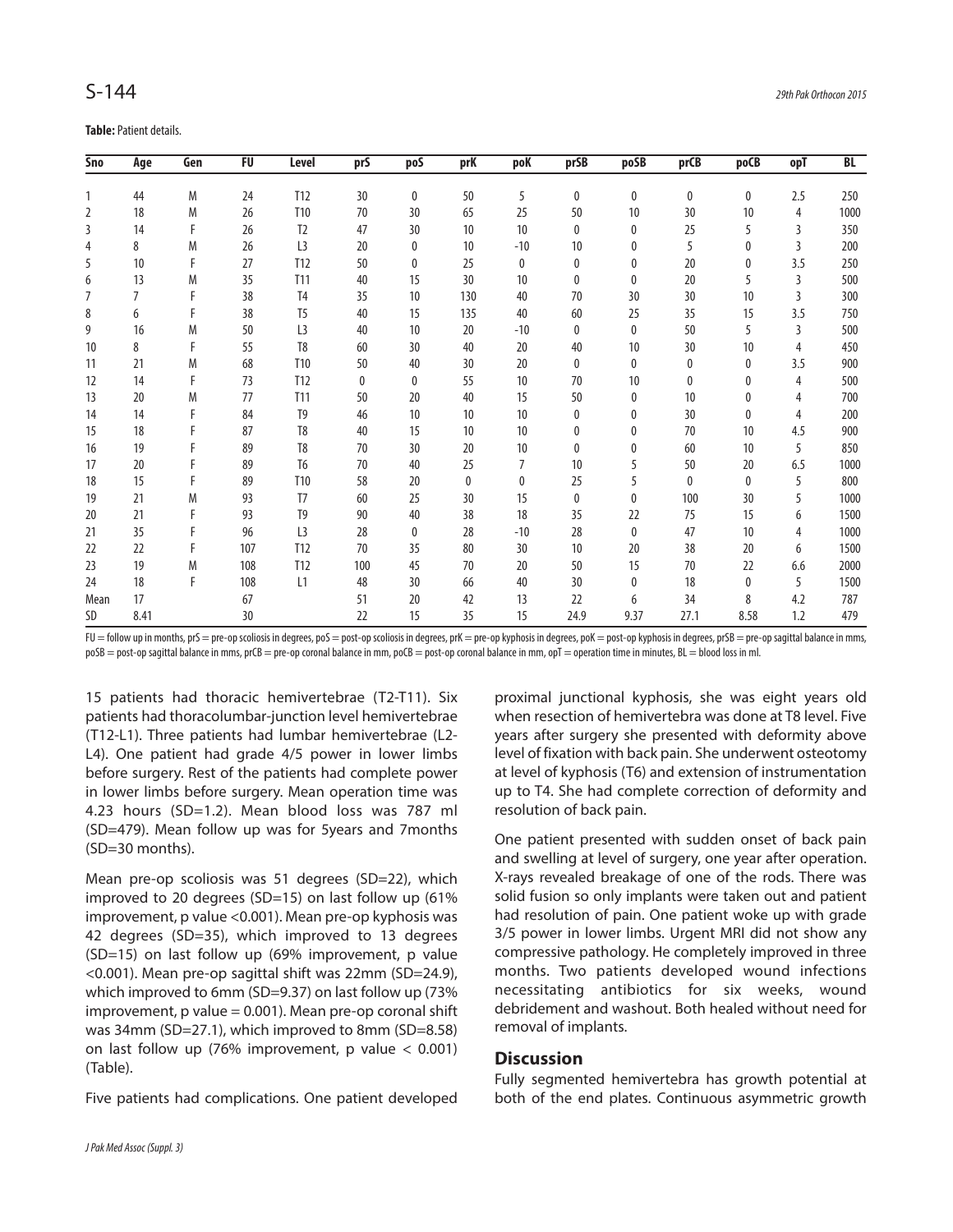with age leads to development of gross spinal deformity depending upon the location of the hemivertebra. <sup>5</sup> With continued growth compensatory curves develop above and below the primary curve. If the primary curve is not addressed early in life secondary curves also become structural. There are many ways of addressing this problem but the most sure one is to take out the hemivertebra, balance the spine and fix it in position such that there is no chance left for asymmetric growth.<sup>3,6</sup>

Initially a combined approach was described for hemivertebra resection. This approach needs more operation time, has higher risk of complications and keeps patient in hospital for longer period of time. A single posterior approach is more demanding but saves time and has lesser rate of complications. <sup>7</sup> Initially it was thought that posterior approach is safe only in lumbar spine below the level of the conus but recently many authors describe this approach in thoracic spine as well with equal safety. 8-10 We are also doing it at all levels of thoracolumbar spine as shown by our study.

Our study has shown that hemivertebra resection by a single posterior approach could correct scoliosis by 61%, kyphosis by 69%, sagittal balance by 73% and coronal balance by 76%. All these values were highly significant. There were few complications and all were rectified easily. Mean operation time was 4.23 hours (SD=1.2) and blood loss was 787 milliliters (SD=479). Other authors have shown similar results. There are some papers which show better correction of deformity but they have a younger patient group as compared to our patients. It is well known that with increasing age deformity becomes more rigid and lesser degree of correction can be achieved after resection of hemivertebra. 11

Studies have shown that normal sized spinal canal diameter develops by the age of one year, hence pedicle screw fixation in young children should not cause spinal stenosis. Furthermore younger pedicles are more flexible and can accommodate pedicle screws which are relatively bigger in size as compared to the pedicles. Short segment fixation is recommended in younger patients such that growth is not affected. Three rod technique has been described to decrease load on the pedicle screws by using laminar hooks and rod for compression after hemivertebra resection. 12,13

Hemivertebra resection is a better option than long segment fusions in adults as well, provided secondary curves have not become structural and are still flexible on bending films. 14,15 This has been proven by our study and some other studies as well. However degree of deformity correction after hemivertebra resection is less in adults as

compared to the children. Complication rate, operation time and blood loss is more in adults. Rate of pedicle screw cut out is more in children as compared to adults due to small pedicle size and weak bones. Maximum cut outs occur on the convex side during compression.<sup>12</sup> These cut outs can be prevented by complete removal of the discs with annulus, release of all the tethers on concave side, osteotomy of the contra lateral bar and fused ribs in the concavity of the curve.

Major neurological complications are rarely reported in literature after this procedure, however minor root palsies may occur and mostly recover. 15,16 Other complications include, wound infection, pseudoarthrosis and junctional deformity in growing children. One limitation of our study is large gap in age groups from 6 to 44 years and it needs further study to find out the outcome in young vs old patients after hemivertebra resection by posterior approach.

#### **Conclusion**

Our study has shown that excellent correction of deformity can be achieved by a single posterior approach for hemivertebra resection in congenital scoliosis at all levels in thoracolumbar spine with minimal risk of complications provided surgeon is experienced and all the facilities for spinal surgery are available.

#### **Reference**

- 1. Loder RT, Hernandez MJ, Lerner AL, Winebrener DJ, Goldstein SA, Hensinger RN, et al. The induction of congenital spinal deformities in mice by maternal carbon monoxide exposure. J Pediatr Orthop 2000; 20: 662-6.
- 2. Arlet V, Odent T, Aebi M. Congenital scoliosis. Eur Spine J 2003; 12: 456-63.
- 3. Yaszay B, O'Brien M, Shufflebarger HL, Betz RR, Lonner B, Shah SA, et al. Efficacy of hemivertebra resection for congenital scoliosis: a multicenter retrospective comparison of three surgical techniques. Spine (Phila Pa 1976) 2011; 36: 2052-60.
- 4. Ruf M, Harms J. Hemivertebra resection by a posterior approach: innovative operative technique and first results. Spine (Phila Pa 1976) 2002; 27: 1116-23.
- 5. Onimus M, Michel CR. [The resection of lumbosacral hemivertebrae (author's transl)]. Chir Pediatr 1978; 19: 119-21.
- 6. Jeszenszky D, Fekete TF, Kleinstueck FS, Haschtmann D, Bognar L. Fusionless posterior hemivertebra resection in a 2 year-old child with 16 years follow-up. Eur Spine J 2012; 21: 1471-6.
- 7. Sun W, Zhang JG, Qiu GX, Wang SR, Zhao YJ, Zhao LJ. [Comparison of two techniques in hemivertebra resection: anterior-posterior approach versus posterior approach]. Zhonghua Yi Xue Za Zhi 2012; 92: 756-9.
- 8. Obeid I, Bourghli A, Vital JM. Thoracic hemivertebra resection by posterior approach for congenital scoliosis. Eur Spine J 2013; 22: 678-80.
- 9. Bollini G, Docquier PL, Viehweger E, Launay F, Jouve JL. Thoracolumbar hemivertebrae resection by double approach in a single procedure: long-term follow-up. Spine (Phila Pa 1976) 2006; 31: 1745-57.